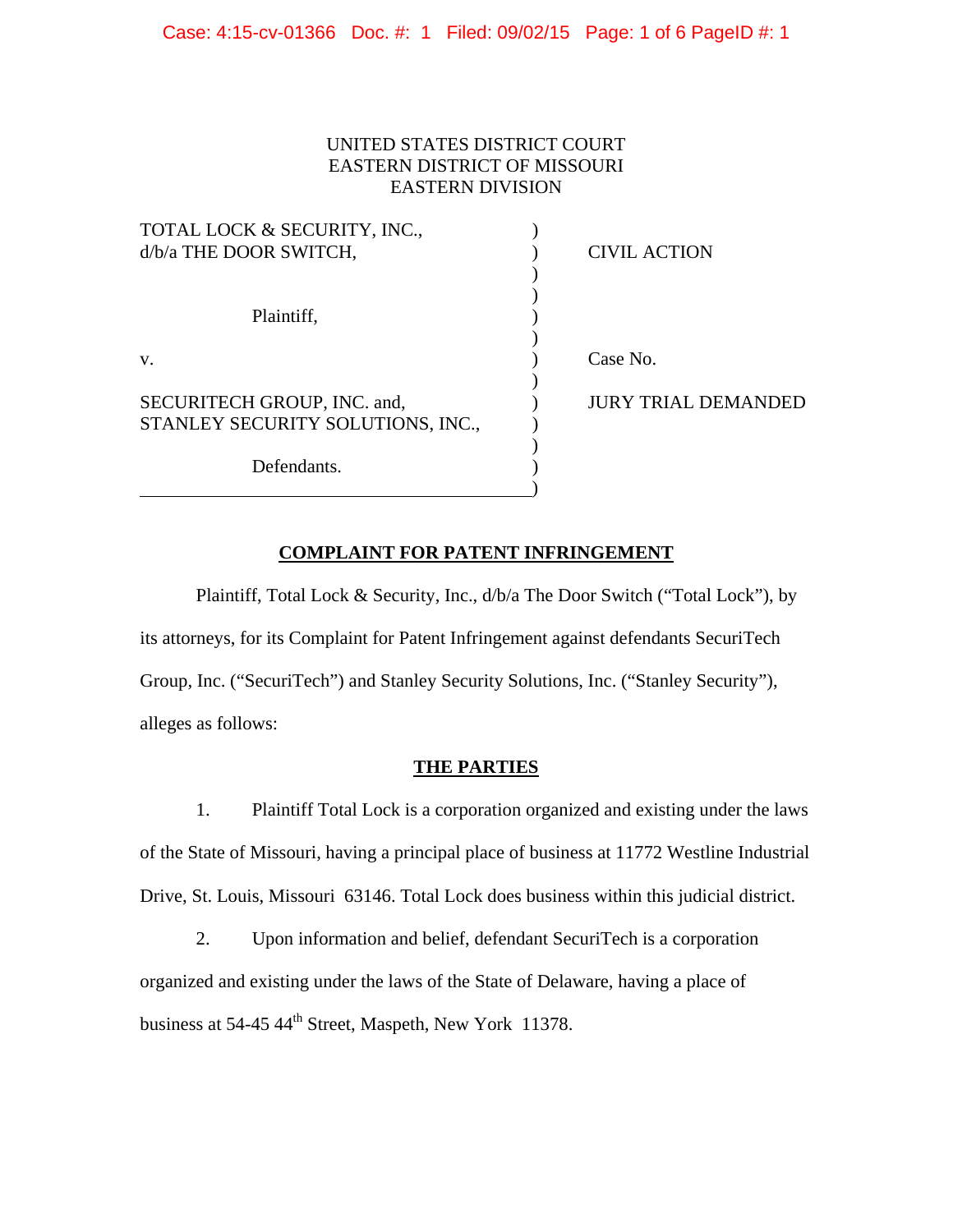## Case: 4:15-cv-01366 Doc. #: 1 Filed: 09/02/15 Page: 2 of 6 PageID #: 2

3. Upon information and belief, SecuriTech does business throughout the United States and does business within this judicial district, including making and selling door suicide alarms that infringe U.S. Patent Nos. RE42,991 and RE44,039, including but not limited to those products sold under the SEDA brand name.

4. Upon information and belief, defendant Stanley Security is a corporation organized and existing under the laws of the State of Indiana, having a place of business at 6161 East  $75<sup>th</sup>$  Street, Indianapolis, Indiana 46250.

5. Upon information and belief, Stanley Security does business throughout the United States and does business within this judicial district, including selling, offering for sale and distributing the SEDA brand name door suicide alarms made and sold by SecuriTech.

### **JURISDICTION AND VENUE**

6. This is a civil action for patent infringement arising under the Patent Laws of the United States, including 35 U.S.C. § 271.

7. This Court has jurisdiction over the subject matter of this action under 28 U.S.C. §§ 1331 and 1338(a).

8. On information and belief, SecuriTech is subject to personal jurisdiction in this judicial district.

9. On information and belief, Stanley Security is subject to personal jurisdiction in this judicial district.

10. Venue is proper in this district pursuant to 28 U.S.C. §§ 1391 and 1400(b) and Missouri's Long-Arm Statue. Mo. Rev. Stat. § 506.500.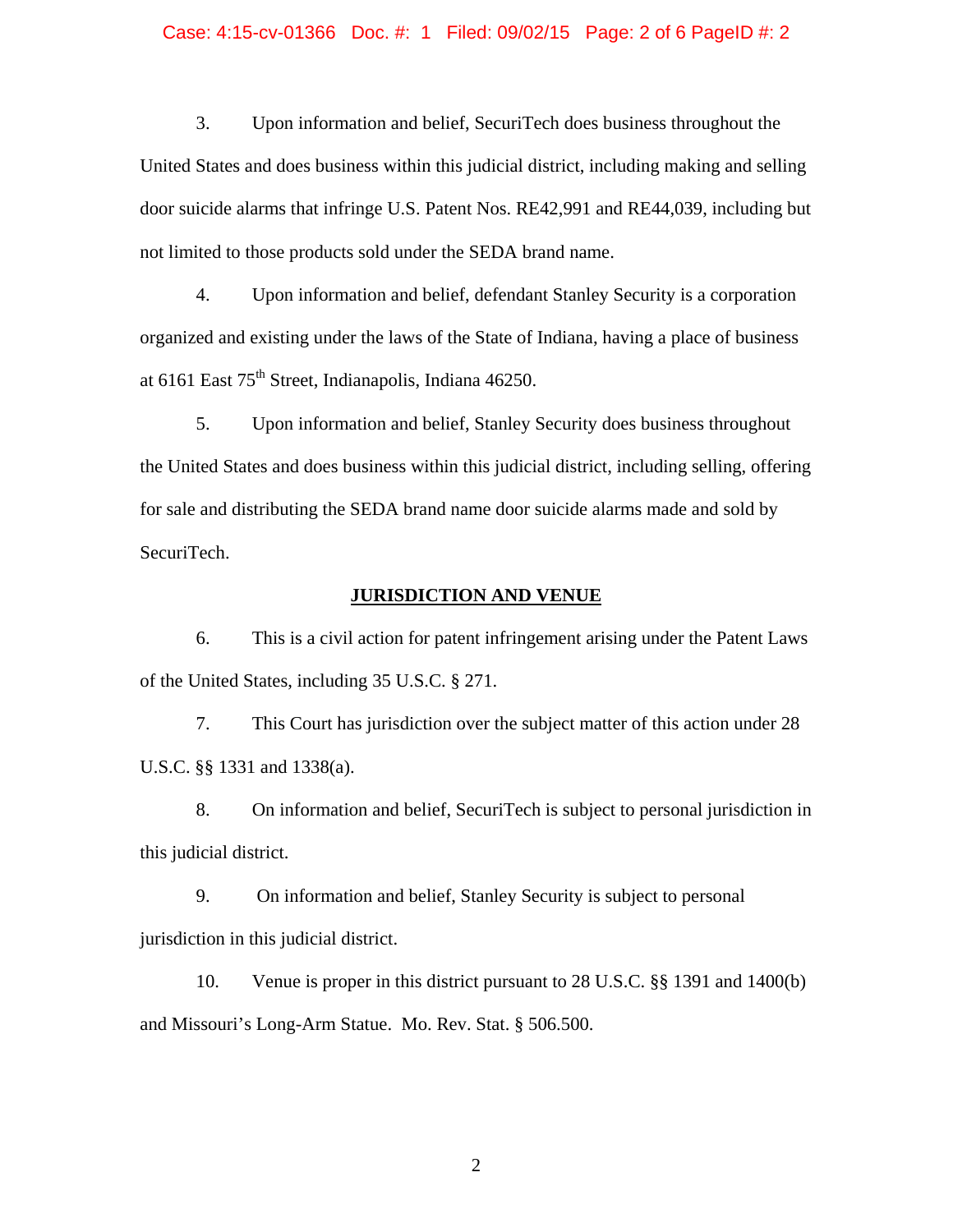### **FACTUAL BACKGROUND**

11. Total Lock is a leading manufacturer of door suicide alarms.

12. Total Lock expends significant time and money each year in the research and development of door suicide alarms.

13. The United States Patent and Trademark Office issued Total Lock, as assignee, two patents entitled "Door Suicide Alarm" and bearing Patent Nos. RE42,991 ("the '991 patent") (hereby attached as Exhibit A) and Patent No. RE44,039 ("the '039 patent"). (hereby attached as Exhibit B).

14. On information and belief, Defendant SecuriTech has made, used, offered to sell and/or sold, and continues to make, use, offer to sell and/or sell, door suicide alarms known by the brand name of SEDA.

15. On information and belief, Defendant Stanley Security also distributes, uses, offers to sell and sells the SEDA door suicide alarm product made by SecuriTech.

16. The SEDA door suicide alarm product infringes multiple claims of the '991 patent and the '039 patent.

## **COUNT I: PATENT INFRINGEMENT (against all defendants)**

17. Total Lock incorporates by reference paragraphs 1 through 16 as though fully set forth herein.

18. Total Lock is the owner by assignment of all right, title, and interest in the '991 patent and the '039 patent.

19. The '991 patent was duly and legally issued on December 6, 2011, and is valid and enforceable.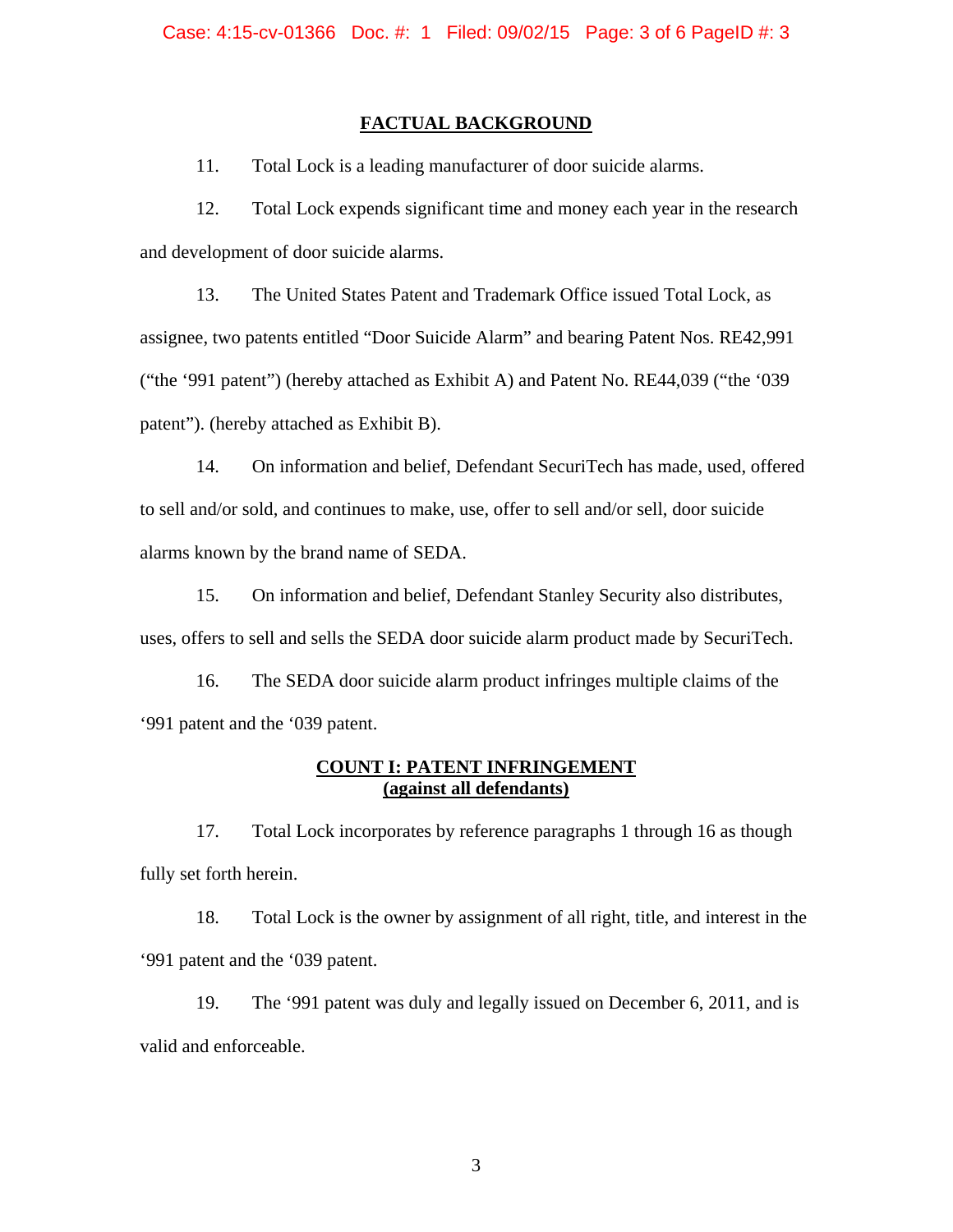#### Case: 4:15-cv-01366 Doc. #: 1 Filed: 09/02/15 Page: 4 of 6 PageID #: 4

20. The '039 patent was duly and legally issued on March 5, 2013 and is valid and enforceable.

21. Total Lock is the sole owner of the entire right, title, and interest in the '991 and '039 patent, including the right to recover for any and all infringement thereof.

22. The claims of the '991 and '039 patents are directed to a novel door suicide alarm.

23. Upon information and belief, SecuriTech manufacturers and sells, and Stanley Security distributes and sells, door suicide alarms, including but not limited to the product known as the SEDA door alarm product.

24. Upon information and belief, defendants have infringed, contributorily infringed, and/or induced others to infringe at least one claim of the '991 and '039 patents by making, using, offering to sell and/or selling to customers within this judicial district and elsewhere in the United States, or importing into the United States within the term of the '991 and '039 patents, products including door suicide alarms that embody the invention of the '991 and '039 patents. These acts are without right, license or permission from Total Lock.

25. Defendants actions as described herein constitute infringement of at least one claim of Total Lock's '991 and '039 patents in violation of 35 U.S.C. § 271, 281- 285.

26. Upon information and belief, these infringing activities have been willful wanton, and deliberate and are causing substantial and irreparable damage to Total Lock. Defendants' actions will continue unless enjoined by this Court.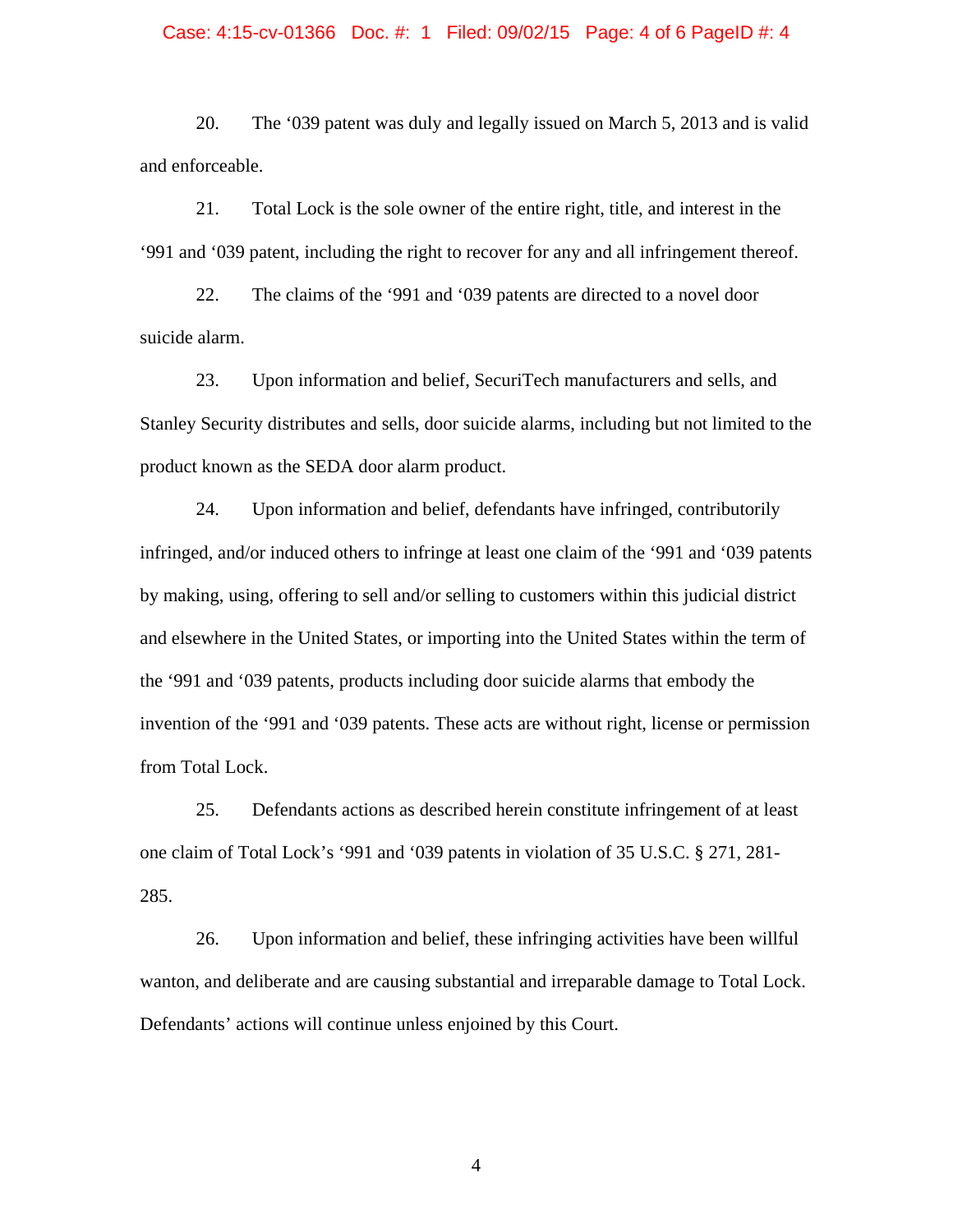27. Total Lock has been damaged by defendants' infringement, contributory infringement and/or inducement of infringement of the '991 and '039 patents and has been and will continue to be irreparably harmed if these infringing activities are not enjoined. Total Lock does not have an adequate remedy at law.

28. This is an "exceptional case" within the meaning of 35 U.S.C. § 285, and Total Lock is entitled to an award of reasonable attorneys' fees.

#### **PRAYER FOR RELIEF**

WHEREFORE, Total Lock prays for judgment that:

A. Declares that defendants have infringed, contributorily infringed and/or induced infringement of at least one claim of U.S. Patent Nos. RE42,991 and RE44,039, and these infringing activities have been willful;

B. Defendants and each of their respective subsidiaries, officers, agents, servants and employees, directors, licensees, successors, assigns, and those persons in active concert or participation with any of them, be preliminarily and permanently enjoined from further infringement, contributory infringement and inducement of infringement of U.S. Patent Nos. RE42,991 and RE44,039;

C. Awards Total Lock damages adequate to compensate for Total Lock's losses caused by the wrongful and infringing activities of defendants, together with interest;

D. The damages caused by defendants' infringement be trebled and Total Lock be awarded damages with interest, cost and reasonable attorneys' fees under 35 U.S.C. §§ 284, 285, and other applicable law, by reason of the willful, wanton and